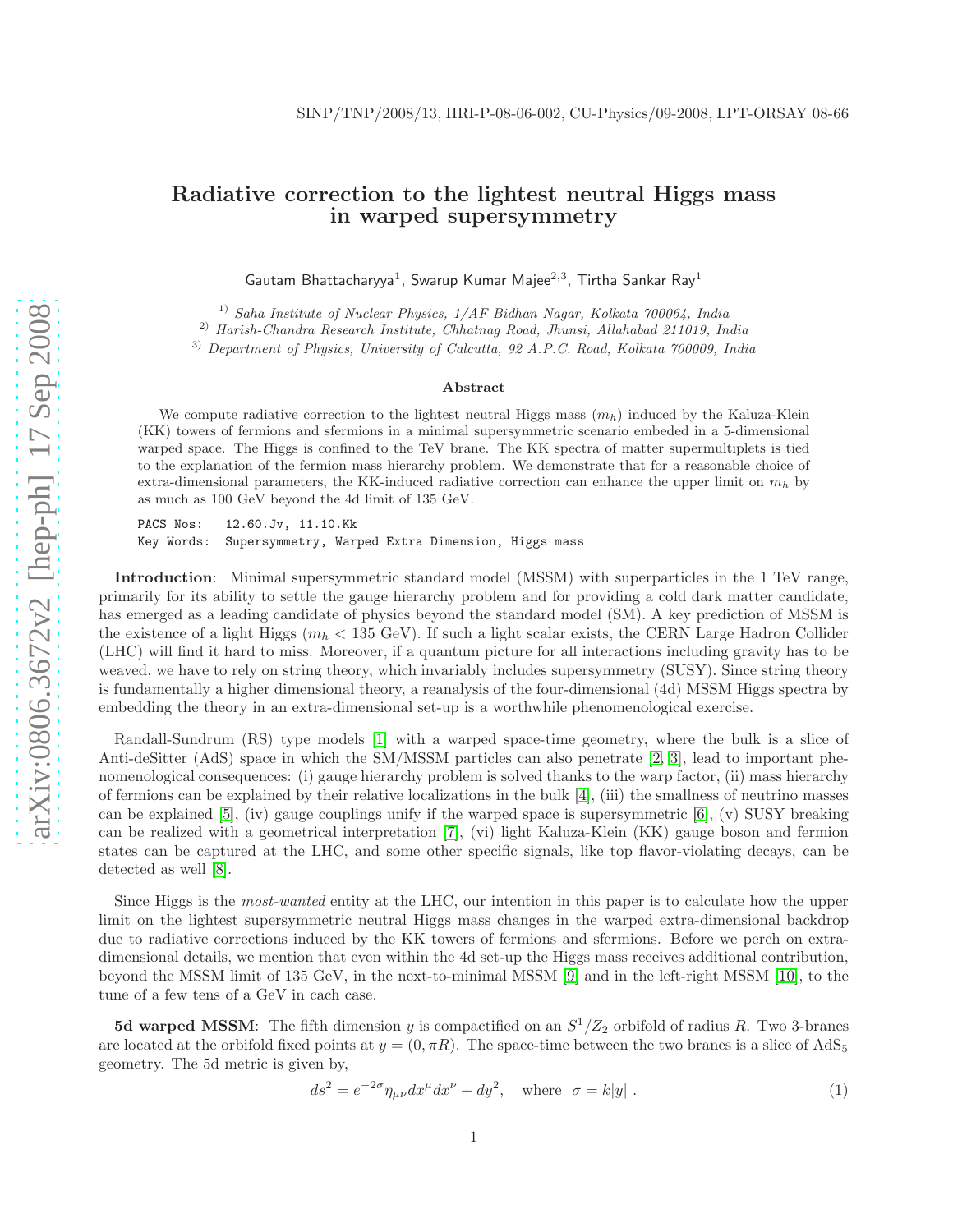Above,  $1/k$  is the AdS curvature radius and  $\eta_{\mu\nu} = \text{diag}(-1, 1, 1, 1)$ . The 3-brane at  $y = 0$  is called the Planck brane as the natural mass scale associated with it is  $M_P$ , while the 3-brane at  $y = \pi R$  with an effective mass scale  $M_P e^{-\pi kR}$  can be called a TeV brane provided  $kR \simeq 12$ .

We consider a supersymmetric scenario in which not only gravity but all particles can, in principle, access the AdS bulk  $[3]$ . There are quite a few boons of supersymmetrizing an AdS<sub>5</sub> slice, e.g. a possible connection to string theory can be established, new avenues for SUSY breaking can be explored, etc. We concentrate on the structure of matter hypermultiplets and the nature of Yukawa interactions for their special relevance in the computation of radiative corrections to the Higgs mass.

The hypermultiplet  $\Phi = (\phi^i, \Psi)$  contains two complex scalars  $\phi^i$   $(i = 1, 2)$  and a Dirac fermion  $\Psi$ . The action can be written as  $(g \equiv det(g_{MN}))$  [\[3\]](#page-5-1)

$$
S_5 = -\int d^4x \int dy \sqrt{-g} \left[ \left| \partial_M \phi^i \right|^2 + i \bar{\Psi} \gamma^M D_M \Psi + m_{\phi^i}^2 |\phi^i|^2 + im_\Psi \bar{\Psi} \Psi \right]. \tag{2}
$$

Invariance under supersymmetric transformation yields [\[3\]](#page-5-1)

$$
m_{\phi^{1,2}}^2 = (c^2 \pm c - \frac{15}{4})k^2 + \left(\frac{3}{2} \mp c\right)\frac{d^2\sigma}{dy^2}, \text{ and } m_\Psi = c\frac{d\sigma}{dy},\tag{3}
$$

where c is some arbitrary real number. A generic 5d field can be decomposed as  $[3]$ 

<span id="page-1-0"></span>
$$
\Phi(x^{\mu}, y) = \frac{1}{\sqrt{2\pi R}} \sum_{n=0}^{\infty} \Phi^{(n)}(x^{\mu}) f_n(y), \text{ where } f_n(y) = \frac{e^{s\sigma/2}}{N_n} \left[ J_\alpha\left(\frac{m_n}{k} e^{\sigma}\right) + b_\alpha(m_n) Y_\alpha\left(\frac{m_n}{k} e^{\sigma}\right) \right], \tag{4}
$$

with  $s = (4, 1, 2)$  for  $\Phi = \{\phi, e^{-2\sigma} \Psi_{L,R}, A_{\mu}\}\.$  For the detailed formulae of  $b_{\alpha}$  and the normalization  $N_n$  in terms of the Bessel functions  $J_{\alpha}$  and  $Y_{\alpha}$  (where  $\alpha$  is an index for 5d mass and is a function of c), see Ref. [\[3\]](#page-5-1). Regardless of  $Z_2$  even or odd nature of KK modes, one obtains an approximate expression of the KK mass:

$$
m^{(n)} \simeq (n + \frac{c}{2} - \frac{1}{2})\pi k e^{-\pi kR}, \text{ where } n = 1, 2, ...
$$
 (5)

Two points are worth noting: (i) Even though 5d  $N = 1$  SUSY is equivalent to  $N = 2$  in 4d, the massless sector of the hypermultiplet (from  $\phi^1$  and  $\Psi_L$ , in our convention) forms an  $N=1$  chiral supermultiplet, and (ii) in the conformal limit  $(c = 1/2)$ , the massless modes are not localized in the bulk and couple to the two branes with equal strength. For  $c < 1/2$ , the zero modes are confined towards the TeV brane, while for  $c > 1/2$ , the zero modes are localized closer to the Planck brane.

We now come to the Yukawa interaction. First, we assume that the Higgs boson is localized at the TeV brane, i.e.  $H(x, y) = H(x)\delta(y - \pi R)$  [this immediately solves the  $\mu$  problem, as  $\mu \sim \mathcal{O}$  (TeV)]. Considering that for each fermion flavor i, there are two 5d Dirac fermions  $\Psi_{iL}(x, y)$  and  $\Psi_{iR}(x, y)$ , one can write the Yukawa action as  $(H(x) \equiv H_u(x)$  or  $H_d(x))$ 

<span id="page-1-1"></span>
$$
S_y = \int d^4x \int dy \sqrt{-g} \,\lambda_{ij(5d)} H(x) \Big(\bar{\Psi}_{iL}(x,y)\Psi_{jR}(x,y) + \text{h.c.}\Big)\delta(y-\pi R). \tag{6}
$$

Recall that each 5d fermion field has a bulk mass term, characterized by  $c_{iL}$  or  $c_{iR}$ . For simplicity, we assume that  $c_i \equiv c_{iL} = c_{iR}$ . We now expand the 5d fermion fields in zero modes and higher KK modes and obtain the corresponding 4d Yukawa couplings. For simplicity, we consider only the diagonal couplings, i.e. ignore quark mixings as their numerical effects are negligible for our calculation. The Yukawa couplings of the zero mode fermions are given by

$$
\lambda_i = \lambda_{i(5d)} k (1/2 - c_i) \left( 1 - e^{(2c_i - 1)\pi k R} \right)^{-1} . \tag{7}
$$

Now we assume  $\lambda_{i(5d)}k \sim 1$ , and trade the zero mode fermion masses in favor of the corresponding  $c_i$  (see Table 1). This is how the fermion mass hierarchy problem is addressed. We note here that the choice of  $c_i > 1/2$  for the first two families helps evade tight constraints  $(m^{(1)} > a$  few TeV) from FCNC processes [\[2\]](#page-5-0). For the third generation, FCNC constraints are not so stringent any way.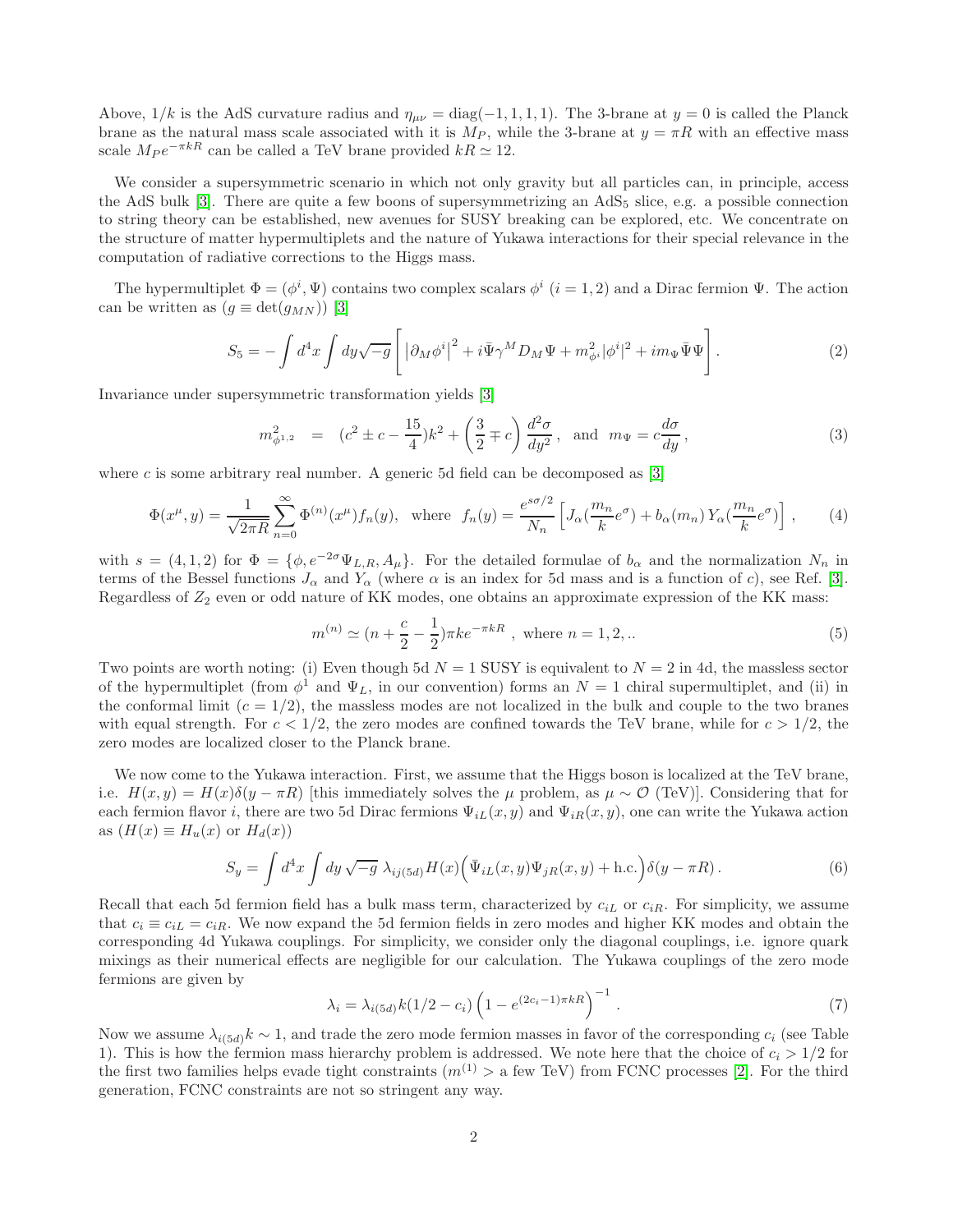|       |      |      |      | U    |      |      |      |         |  |
|-------|------|------|------|------|------|------|------|---------|--|
| $c_i$ | 0.61 | 0.52 | 0.40 | 0.62 | 0.57 | 0.52 | 0.52 | $-0.50$ |  |
| $m_i$ | 1598 | 1508 | 1388 | 1609 | 1562 | 1504 | 1510 | 500     |  |

Table 1: The  $c_i$  parameters and  $m_i^{(1)}$  (in GeV) for different flavors are shown for  $kR = 11.93$  and  $\tan \beta = \langle H_u^0 \rangle / \langle H_d^0 \rangle = 10.5$ For this choice, the mass gap between the consecutive KK states is  $m^{(n+1)} - m^{(n)} = 1987$  GeV, irrespective of  $c_i$ . The corresponding  $n = 1$  KK mass for gauge boson is 1490 GeV.

We now turn our attention to the Yukawa couplings of KK fermions. We assume KK number conservation at the tree level Higgs coupling with the KK fermions<sup>[1](#page-2-0)</sup>. Inserting the expansion in Eq. [\(4\)](#page-1-0) in Eq. [\(6\)](#page-1-1), we derive (again, considering only diagonal couplings):

$$
\lambda_i^{(n)} = \lambda_{i(5d)} \pi m^{(n)} e^{\pi k R} \left[ J_\alpha \left( \frac{m^{(n)}}{k} e^{\pi k R} \right) + b_\alpha (m^{(n)}) Y_\alpha \left( \frac{m^{(n)}}{k} e^{\pi k R} \right) \right]^2. \tag{8}
$$

A set of (reasonable) approximations  $m_n \ll k \sim M_P$ ,  $k \gg 1$  and  $\lambda_{i(5d)} k \sim 1$  simplifies the above as,

<span id="page-2-1"></span>
$$
\lambda_i^{(n)} \sim \cos^2\left(\left[n - \frac{3}{4} \mp \frac{1}{4}\right] \pi\right),\tag{9}
$$

where  $\mp$  correspond to  $Z_2$  even/odd KK modes. We draw two important conclusions from Eq. [\(9\)](#page-2-1): (i) all KK Yukawa couplings, regardless of their flavors (i.e.  $c_i$  values) and KK numbers, are roughly equal being close to unity (more precisely,  $\lambda_{i(5d)}k$ ), and (ii) the KK Yukawa couplings of  $Z_2$  odd modes are vanishing (since the Higgs is brane-bound).

Radiative correction to the Higgs mass: We recall that in 4d MSSM the lightest neutral Higgs mass at the tree level is lighter than  $M_Z$ , the Z-boson mass. More specifically,  $m_h \leq \min (m_A, M_Z) |\cos 2\beta| \leq$ min  $(m_A, M_Z)$ , where  $M_A$  is the pseudo-scalar Higgs mass. The radiative correction to  $m_h$ , dominated by the top quark Yukawa coupling and the masses of the stop squarks, is given by  $\Delta m_h^2 \simeq (3m_t^4/2\pi^2v^2)\ln(m_{\tilde{t}}^2/m_t^2)$ . Here,  $v^2 = \langle H_u^0 \rangle^2 + \langle H_d^0 \rangle^2 = 1/(\sqrt{2}G_F)$  and  $m_{\tilde{t}} = \sqrt{m_{\tilde{t}_1} m_{\tilde{t}_2}}$  is an average stop mass [\[12\]](#page-5-9).

Here, our goal is to compute  $\Delta m_h^2$  induced by the KK fermions. We shall follow the effective potential technique to implement this correction. We shall ignore the contributions from gauge sector as they are not numerically significant. Dominant effects arise from matter sector. The full one-loop effective potential is given by  $V_1(Q) = V_0(Q) + \Delta V_1(Q)$  where, in terms of the field dependent masses  $M(H)$ ,  $\Delta V_1(Q) = (64\pi^2)^{-1} \text{Str} M^4(H) \left\{ \ln(M^2(H)/Q^2) - 3/2 \right\}$ . The scale dependence of  $\Delta V_1(Q)$  cancels against that of  $V_0(Q)$  making  $V_1(Q)$  scale independent up to higher loop orders. The supertrace is defined through  $\text{Str} f(m^2) = \sum_i (-1)^{2J_i} (2J_i + 1) f(m_i^2)$ , where the sum is taken over all members of a supermultiplet. The contribution from the chiral multiplet labeled by the fermion f is given by (with  $N_c$  as the color factor)

$$
\Delta V_f = \frac{N_c}{32\pi^2} \left\{ m_{\tilde{f}_1}^4 \left( \ln \frac{m_{\tilde{f}_1}^2}{Q^2} - \frac{3}{2} \right) + m_{\tilde{f}_2}^4 \left( \ln \frac{m_{\tilde{f}_2}^2}{Q^2} - \frac{3}{2} \right) - 2m_f^4 \left( \ln \frac{m_f^2}{Q^2} - \frac{3}{2} \right) \right\}.
$$
 (10)

For illustration, we take only the up-quark chiral multiplet. The field dependent KK quark masses are,

$$
\left(m_u^{(n)}\right)^2 (H) = \left(\lambda_u^{(n)}\right)^2 |H_u^0|^2 + \left(m^{(n)}\right)^2 ,\qquad (11)
$$

while the KK mass square matrix of the up-squark is obtained as,

<span id="page-2-2"></span>
$$
M_{\tilde{u}}^{(n)2}(H) = \begin{pmatrix} m_Q^2 + |H_u^0|^2 (\lambda^{(n)})^2 & \lambda^{(n)} (A_u H_u^0 + \mu H_d^{0*}) \\ \lambda^{(n)} (A_u H_u^{0*} + \mu H_d^0) & m_U^2 + |H_u^0|^2 (\lambda^{(n)})^2 \end{pmatrix} + \begin{pmatrix} (m^{(n)})^2 & 0 \\ 0 & (m^{(n)})^2 \end{pmatrix}.
$$
 (12)

<span id="page-2-0"></span><sup>1</sup>Although, unlike in UED, KK-parity is not automatic in the warped scenario, it is still possible to implement it in a slice of AdS<sup>5</sup> [\[11\]](#page-5-10). We assume this parity for simplicity of our analytic computation. This also helps in evading some FCNC constraints.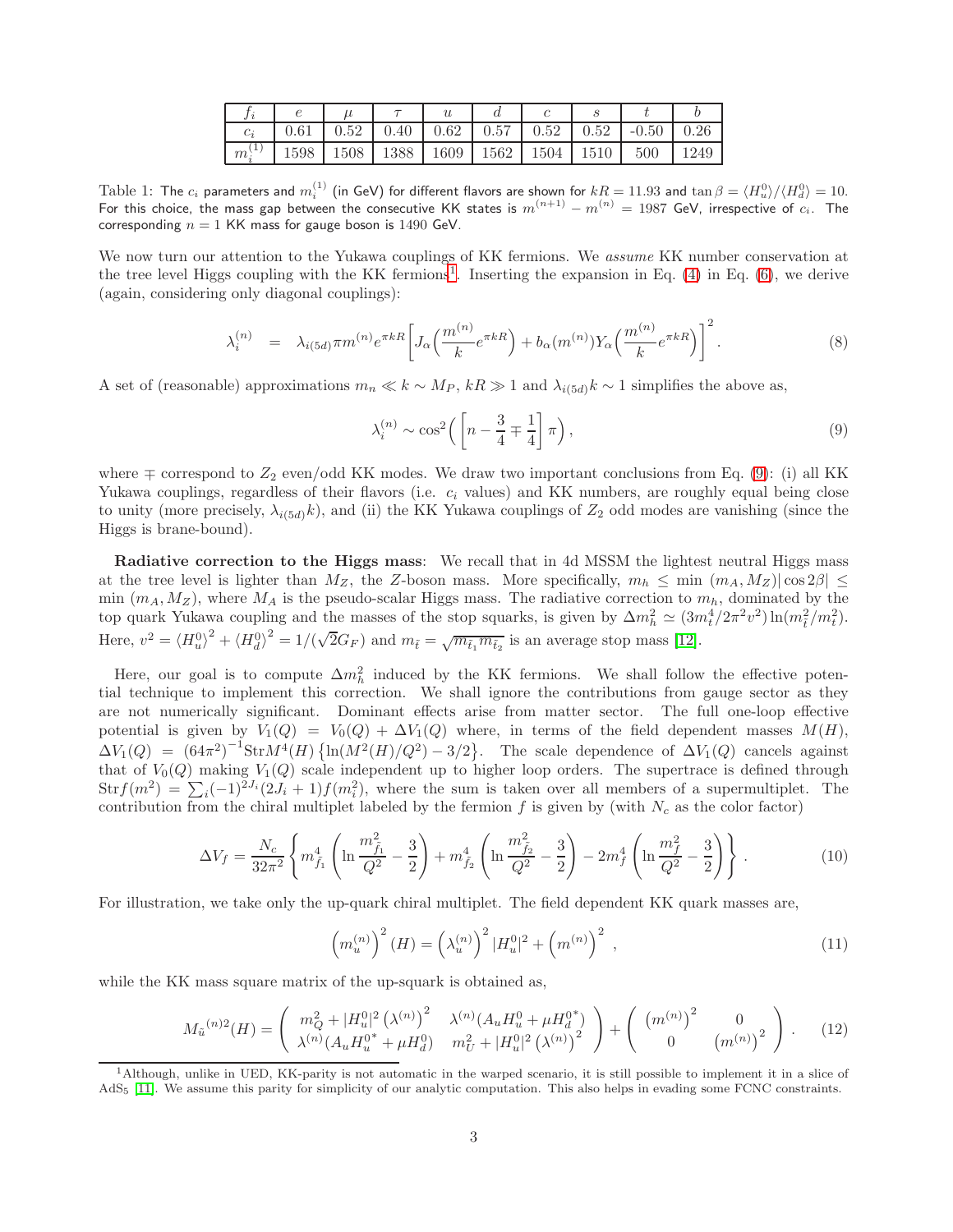We treat the soft SUSY breaking parameters  $(m_{Q,U}^2, A_u)$ ,  $\mu$  and  $\tan \beta$  as phenomenological inputs, assuming that the soft terms add in *quadrature* (see Eq.  $(12)^2$  $(12)^2$  $(12)^2$ ). The radiative contribution to the (zero mode) CP-even Higgs mass-square matrix from the nth KK quark/squark mode is given by,

$$
\Delta \mathcal{M}^2\big|_{(n)ij} = \left(N_c/4\pi^2 v^2\right) \left(\Delta_{ij}^u\right)^n,\tag{13}
$$

where, putting  $\lambda^{(n)} = 1$  following Eq. [\(9\)](#page-2-1), and denoting  $g(a, b) \equiv 2 - \{(a + b)/(a - b)\}\ln(a/b)$ ,

$$
(\Delta_{11}^{u})^{n} = \frac{v_{u}^{4}}{4\sin^{2}\beta} \left(\frac{\mu(A_{u} + \mu \cot \beta)}{m_{\tilde{u}_{1}^{n}}^{2} - m_{\tilde{u}_{2}^{n}}^{2}}\right)^{2} g(m_{\tilde{u}_{1}^{n}}^{2}, m_{\tilde{u}_{2}^{n}}^{2}),
$$
  
\n
$$
(\Delta_{12}^{u})^{n} = \frac{v_{u}^{4}}{4\sin^{2}\beta} \frac{\mu(A_{u} + \mu \cot \beta)}{m_{\tilde{u}_{1}^{n}}^{2} - m_{\tilde{u}_{2}^{n}}^{2}} \left[\ln \frac{m_{\tilde{u}_{1}^{n}}^{2}}{m_{\tilde{u}_{2}^{n}}^{2} + \frac{A_{u}(A_{u} + \mu \cot \beta)}{m_{\tilde{u}_{1}^{n}}^{2} - m_{\tilde{u}_{2}^{n}}^{2}} g(m_{\tilde{u}_{1}^{n}}^{2}, m_{\tilde{u}_{2}^{n}}^{2})\right],
$$
\n(14)

$$
(\Delta_{22}^u)^n = \frac{v_u^4}{4\sin^2\beta} \left[ \ln \frac{m_{\tilde{u}_1}^2 m_{\tilde{u}_2^n}^2}{m_{u^n}^4} + \frac{2A_u(A_u + \mu \cot \beta)}{m_{\tilde{u}_1}^2 - m_{\tilde{u}_2^n}^2} \ln \frac{m_{\tilde{u}_1^n}^2}{m_{\tilde{u}_2^n}^2} + \left( \frac{A_u(A_u + \mu \cot \beta)}{m_{\tilde{u}_1^n}^2 - m_{\tilde{u}_2^n}^2} \right)^2 g(m_{\tilde{u}_1^n}^2, m_{\tilde{u}_2^n}^2) \right].
$$

The expressions for  $(\Delta_{11}^d)^n$  can be written *mutatis mutandis*.

A comparison with what happens in flat space supersymmetric Universal Extra Dimension (UED) [\[13\]](#page-5-11) is now in order. In UED, the KK states are equispaced (due to space-time flatness), and the KK Yukawa couplings are proportional to the corresponding zero mode masses. In the warped scenario, the KK states have a sparse spectrum following the zeros of the Bessel function, and the KK Yukawa couplings are, to a good approximation, independent of the flavor indices and are all close to unity for a reasonable choice of extra-dimensional parameters. In our warped SUSY scenario, for low and moderate  $\tan \beta (\sim 10)$ , only  $m_t^{(1)} \sim 500$  GeV is light, which is a consequence of appropriately choosing the  $c_i$  parameters for correctly reproducing zero mode fermion masses. For large  $\tan \beta (\sim 40)$ , although  $m_b^{(1)}$  $b<sub>b</sub><sup>(1)</sup>$  can be as light as 500 GeV, the prefactor  $v_d^4$  that appears in  $(\Delta_{ij}^d)^n$  (not shown explicitly) suppresses the radiative contribution to the Higgs mass induced by the down-type chiral multiplets. So in the warped case, only  $u^{(1)}$ ,  $c^{(1)}$  and especially  $t^{(1)}$  multiplets contribute to  $\Delta m_h^2$  in a numerically significant way. The contributions from higher KK states are negligible. This is in sharp contrast with the SUSY UED scenario where the first few  $t^{(n)}$  (and not  $u^{(n)}$  or  $c^{(n)}$ ) chiral multiplets provide sizable contribution to  $\Delta m_h^2$ . The net numerical effects in the two cases are comparable. Recall that in UED, unlike in the warped case, the KK spectra are not linked to fermion mass hierarchy.

**Numerical Results:** For simplicity, we have assumed a common soft mass  $M_S \equiv m_Q = m_U = m_D$ . The trilinear couplings  $A_u$  and  $A_d$  have been varied in the range [0.8 – 1.2] $M_s$ , which resulted in bands in the figures. In Fig. 1, we have plotted our results in the  $m_h$ - $m_A$  plane. We have used  $m_t^{(1)}$ , the lightest KK top quark mass (modulo the zero mode mass), to represent the extra-dimensional effect. In Fig. 1, we have displayed the effects for two choices of  $m_t^{(1)}$ , namely, 500 and 1000 GeV, and for a moderate tan  $\beta = 10$ . In Fig. 2, we have demonstrated that  $m_h$  indeed falls with increasing  $m_t^{(1)}$ , eventually attaining its 4d value. In this plot, we have set  $A_u = A_d = \sqrt{6}M_S$ , which maximises not only the 4d MSSM radiative correction but also the KK-induced one, which is why we have used the symbol  $m_h^{\text{max}}$ . The three lines correspond to three different choices of  $M_S =$ 500, 750 and 1000 GeV. All in all,  $m_h$  increases by a few to several tens of a GeV, depending on the choice of soft SUSY breaking parameters, the radiative contribution coming primarily from all up-type multiplets. Beyond  $m_t^{(1)} = 2 \text{ TeV}$  (which corresponds to an average value of ~ 6 TeV for other first level KK fermions and gauge bosons), the KK effects almost vanish and the three falling curves become flat lines approaching their 4d limits (of course, without ever meeting as the three  $M<sub>S</sub>$  values are different).

Conclusions: We have calculated one-loop correction to the lightest neutral Higgs boson mass in a generic MSSM embeded in a slice of AdS5. For a reasonable choice of warped space parameters, the 4d upper limit of 135 GeV could be relaxed by as much as  $\sim$  (50-100) GeV depending on M<sub>S</sub>. A few other closely related

<span id="page-3-0"></span><sup>&</sup>lt;sup>2</sup>SUSY breaking by twisted boundary conditions on fermions leads to a *linear* splitting  $(0.5\pi k \ e^{-\pi kR})$  [\[7\]](#page-5-5). The numerical effects on  $\Delta m_h^2$  would be covered within the parameter space we scanned (see figures later).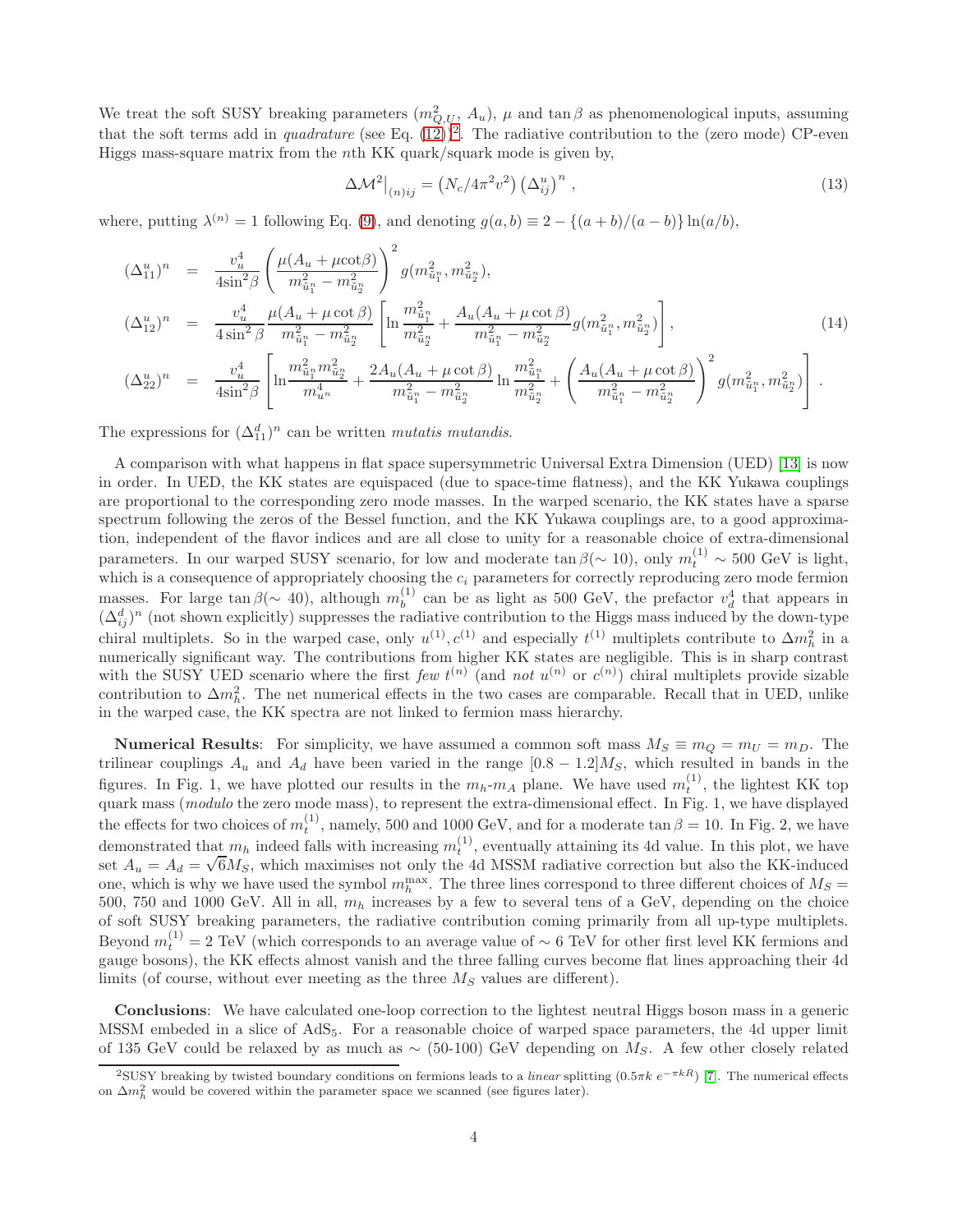

Figure 1: A comparison between 4d MSSM and 5d warped MSSM in the  $m_h$ - $M_A$  plane. The band width corresponds to the variation of  $A_u$  and  $A_d$  in the range  $(0.8 - 1.2)M<sub>S</sub>$ .



 $\operatorname{Figure 2:}$  The variation of  $m_h^{\max}$  with  $m_t^{(1)}$  for different choices of  $M_S$ . We have used  $A_u = A_d = \sqrt{6}M_S$ to maximise the radiative effect.

highlights are the following: (i) matter KK spectra are controlled by the  $c_i$  parameters, which, in turn, are determined by the zero mode fermion masses; (ii) all KK Yukawa couplings are close to unity to a very good approximation; (iii) only  $m_t^{(1)}$  could be light (∼ 500 GeV) for a moderate tan  $\beta$  ( $m_b^{(1)}$ )  $b^{(1)}$  can also be light too for large tan  $\beta \sim 40$ ) - this feature can be used to discriminate this scenario from the others producing similar shift to  $m_h$ ; (iv) small values of tan  $\beta (\leq 3)$ , which are otherwise disfavored in 4d MSSM due to nonobservation of Higgs up to 114.5 GeV [\[14\]](#page-5-12), are now resurrected thanks to an additional KK-induced radiative corrections. Admittedly, the stability of the proton would require further care [\[3\]](#page-5-1). Besides, the warped models with fermions in the bulk, in general, pass the electroweak precision tests (EWPT) with some difficulty [\[15\]](#page-5-13), unless the KK mass is raised to tens of a TeV. To suppress excessive contribution to T (or  $\Delta \rho$ ), gauge symmetry in the bulk is enhanced to  $SU(2)_L \times SU(2)_R \times U(1)_{B-L}$  [\[16\]](#page-5-14), while to keep the contributions to  $Zb_L\overline{b}_L$  vertex and other loop corrections under control, a further discrete  $L \leftrightarrow R$  symmetry has been employed [\[17\]](#page-5-15). This allows us to consider  $m_t^{(1)}$  as light as 500 GeV (the lightest KK gauge boson is then 1.5 TeV). Furthermore, tan  $\beta$  can be tuned to reduce the contribution to  $T$ . Since our primary intention here has been to develop a simple analytic framework to (for the first time) compute KK-induced radiative corrections to  $m_h$  in a supersymmetric warped space, we pared the scenario down to its bare minimum. The further details necessary to overcome the above constraints are unlikely to alter the essential qualitative and quantitative features we explored here.

Finally, we note that in a general class of such models, KK-parity violating gauge interactions would induce the lightest KK particle decay into zero mode SM particles well before nucleosynthesis sets in, thus without disturbing any cosmological constraints. The dark matter candidate (which could very well be the lightest zero mode neutralino, provided  $R$ -parity is conserved) would still be decided on the basis of the 4d spectra controlled by our choice of soft masses. Moreover, the lowest KK excitations of the SM particles could be heavier or lighter than the zero mode superparticles, again depending on our choice of the zero mode supersymmetry breaking soft parameters. A detailed phenomenological study preparing a catalogue of all such possibilities is beyond the goal of this paper.

Acknowledgements: We thank E. Dudas and A. Raychaudhuri for valuable comments. GB acknowledges hospitality at LPT-UMR 8627, Orsay, and a CNRS fellowship during a part of this work, and a partial support through the project No. 2007/37/9/BRNS of BRNS (DAE), India. TSR acknowledges the S.P. Mukherjee fellowship of CSIR, India.

## <span id="page-4-0"></span>References

[1] L. Randall and R. Sundrum, Phys. Rev. Lett. 83 (1999) 3370.